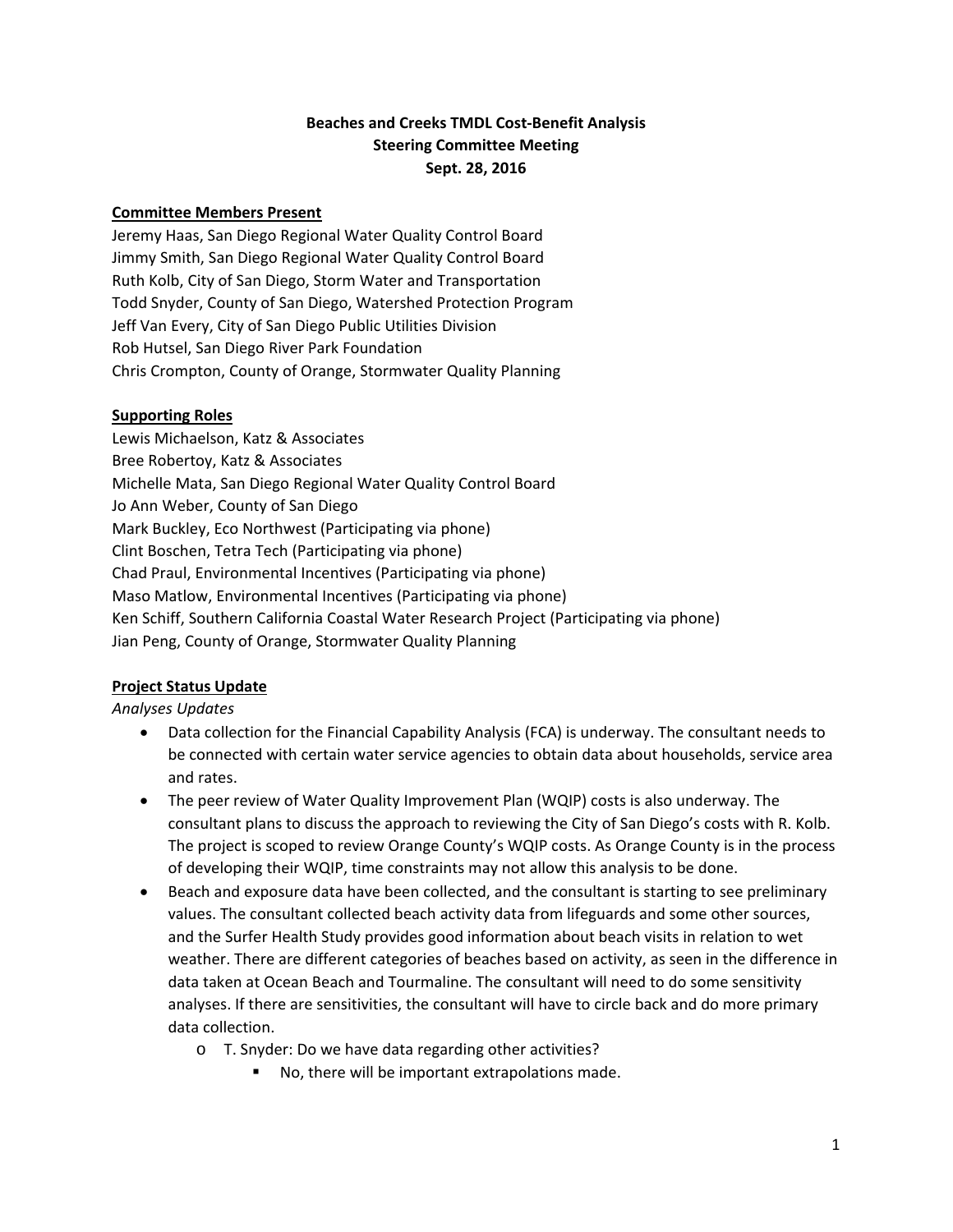- o J. Haas: Have you analyzed attendance related to beach warnings (versus analyzing attendance related to wet weather/water quality)?
- o C. Crompton: I don't think warnings are physically posted unless there is a sewage spill. There has been enough public education for general awareness.
	- J. A. Weber: It is the same in San Diego.
- o K. Schiff: More than anything, the Surfer Health Study data are related to surf conditions. For Tourmaline, the difference may be because of surfer conditions rather than wet weather.
	- M. Buckley: We're looking at those factors, including surf conditions, and teasing out the information.
- The property value analysis modeling is also underway. Based on comments, the analysis will consider where infrastructure might have an impact on property value.
- Orange County's WQIP is under development, so the modeling needed to support the analysis is not available. The consultant will extrapolate from existing models and is looking at different ways of doing that.
- The consultant is making progress across all categories of benefits in the benefits analysis. The consultant has collected all existing data for the recreation and public health portion and will make some extrapolations for beaches that don't have data regarding changes in activity. The consultant is also developing estimates for illness and recreation.
- J. Smith: The end goal of WQIPs is eventual compliance, but they are developed for five‐year spans; are you clarifying the years between five years after development of the WQIPs and compliance?
	- o J.A. Weber: Some WQIPs didn't do modeling because the copermittees were already in compliance, but for those that did, model simulations of BMPs support the milestones to be met in each five‐year permit period all the way to wet weather compliance in 2031.

# *Consultant Involvement*

- Tetra Tech is leveraging past modeling efforts to figure out best management practices (BMPs), water quality loads and concentrations, and costs from regulatory endpoint scenarios. By mid-October 2016, results should be available. The consultant can then provide an analysis two weeks after.
- Brown and Caldwell calculated BMPs, load reductions and costs for mitigating human sources from leaking wastewater infrastructure and "failing" septic systems. The final technical memo showing load reductions and estimated costs.
- ESA Associates is quantifying BMPs and concentrations for stream restoration. This scenario is a couple of weeks behind schedule.
- Soller Environmental was brought on board to do conversions of load change to illness probability and set water quality criteria.

# *Fecal Coliform‐ versus Enterococcus‐Based Approaches*

- There are two sets of scenario data needs:
	- o Costs from a compliance perspective
	- o Changes in bacteria concentrations over time related to human health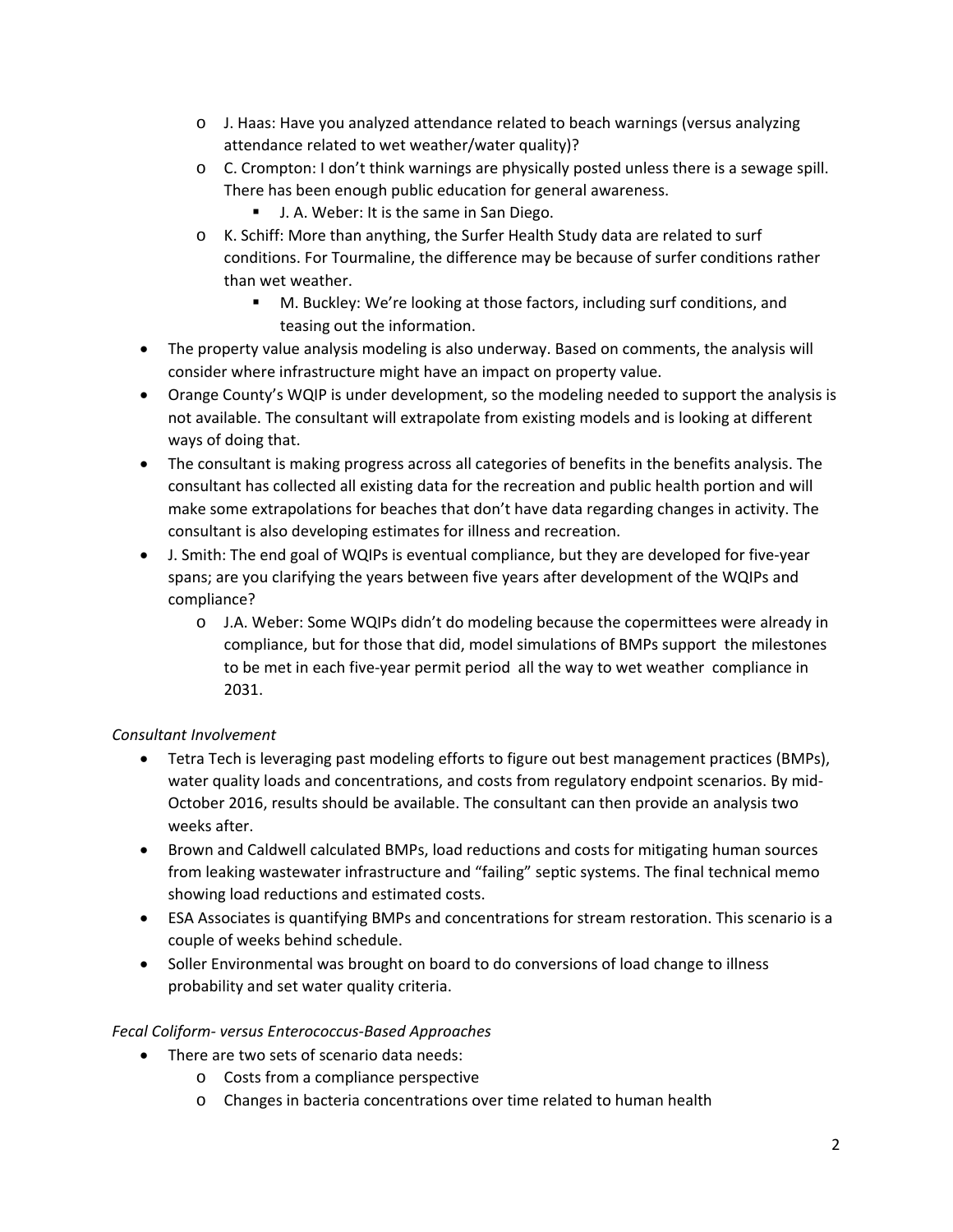- WQIP costs are developed based on meeting load reduction targets for fecal coliform, whereas the Surfer Health Study and other CBA scenarios are focused on enterococcus. The consultant recommended a hybrid approach for the CBA, which would use fecal coliform to estimate costs and enterococcus models to estimate benefits. If enterococcus is used instead of fecal coliform for both, new costs will have to be developed. Benefits need to be based on enterococcus to be defensible for human health concerns. Costs based on fecal coliform will be relative to enterococcus.
	- o J. Smith: I understand the challenge of transitioning from fecal coliform to enterococcus. My concern is about the relativity of the approach. At some point, there will be an absolute value, and if there is a difference in fecal coliform versus enterococcus, that will impact the cost-benefit ratio. What do we know about the distribution of both and the BMPs' ability to reduce each at the same level?
	- o C. Boschen: Most structural BMPs are generic in terms of fecal indicator bacteria reductions. In terms of designing a non‐structural program (e.g., beach cleanup or pet waste disposal), there are some differences.
	- o J. A. Weber: The WQIPs were developed based on fecal coliform because existing BMP data is mostly for fecal coliform.
	- o C. Praul: Modeling with fecal coliform is hard because fecal coliform is not related to human health. The hybrid approach would use BMPs that meet standards, then put them into models for enterococcus. Soller Environmental was brought on board to translate load change to illness probability. There are also additional models specialized toward enterococcus that would be used.
	- o K. Schiff: There are a lot more data, particularly in the BMP database, for fecal coliform than enterococcus. To say you can extrapolate from one to the other is an assumption, and I've seen conflicting info. This would need to be looked at more in depth.
	- o R. Kolb: The City of San Diego collected data for all fecal indicator bacteria. Some are from source analysis. We could compare it to get a ratio, but I'm not sure it would demonstrate BMP effectiveness. BMPs are geared towards fecal indicator bacteria, not necessarily coliform. We need to find a translator.
	- o The alternative to the hybrid approach is to estimate costs and benefits based on enterococcus so everything is equivalent. The consultant might be able to come up with conversions from data in the BMP database to enterococcus modeling.
	- o R. Hutsel: I have concerns about some things I heard. I want to make sure it's fully justified, articulated and defensible. Isn't there a difference in persistence of enterococcus?
		- J. A. Weber: Wet weather models are based on runoff, which means the estimates would be overly conservative.
- Resolution: Use hybrid approach but clearly describe method, assumptions and rationale.

# **Public Comments on Draft Work Plan**

 Written comments were only received from San Diego Coastkeeper and Surfrider Foundation. Oral comments were also received at the public meeting on Aug. 31, 2016. Both will be addressed in responses.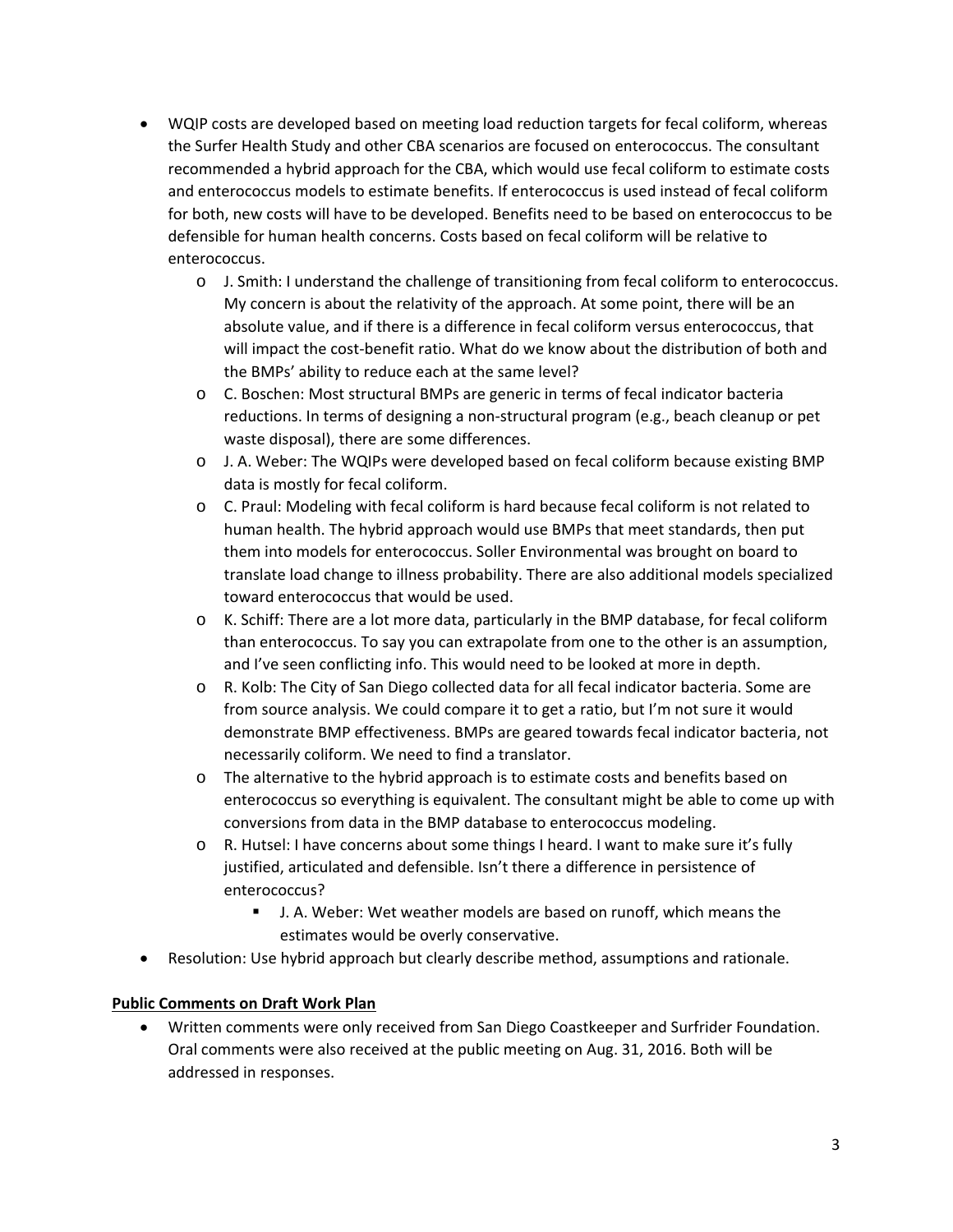- Responses will be provided in the order raised in the letter and in a format that will be easy to print. They will also be incorporated into the work plan.
- Acronyms and jargon are to be eliminated from responses.
- The first three comments/responses may need to be combined to add clarity.

### *Scenarios*

- Comment from comment letter: There are too many scenarios to be analyzed in the CBA. Scenarios should only focus on TMDLs.
	- o Consultant's proposed response: The process of developing the scenarios was thoughtful and important to steering committee members. The steering committee considered a variety of viewpoints and did not want to eliminate scenarios based on perceived bias. The purpose of the scenarios is to provide information and options to decision makers. Scenarios will not be removed from the CBA.
	- o C. Crompton: Based on the letter from Coastkeeper and Surfrider, the issue appears to be that there is a perceived bias toward relaxing standards by including all of these scenarios. That needs to be addressed and clarified.
	- o T. Snyder: We could point out that most, if not all, of the scenarios have a precedent in other TMDLs. Looking at multiple scenarios provides more information to decision makers. The scenarios consider making TMDLs both more and less stringent.
	- o R. Hutsel: They are saying to focus only on the TMDL, which is a policy decision that we made that needs to be more clearly articulated. I don't think we need to discuss changing the scenarios.

# *Co‐Benefits and Reasonable Assurance Analysis*

- Comment from comment letter: The co-benefits, particularly low-impact development, are undervalued, and a reasonable assurance analysis (RAA), such as what was done in Los Angeles, should be done prior to the CBA.
	- o Consultant's proposed response: The CBA is being developed according to federal regulations. It is analyzing co‐benefits and includes a lot of data sources. An RAA is not necessary. While it provides some assurance, the basis under which an RAA is performed usually changes over time. Information about benefits and costs can be obtained from the modeling efforts scoped for the project. The data sources suggested in the letter from San Diego Coastkeeper and Surfrider Foundation will be considered and incorporated into the study as appropriate.
	- o T. Snyder: Definitely look at the Los Angeles studies to see what can be included, but a lot of studies done in Los Angeles may not be directly comparable because aquifers in San Diego don't recharge as well.
	- o J. A. Weber: According to our modelers, an RAA can mean a number of things. California is developing standards for an RAA, but they aren't established yet. We have a defensible product in the WQIP and those within the bacteria TMDL that are an "active", not "dormant" TMDL meet USEPA's RAA standards. In Los Angeles, they used an 85th percentile storm event as a design standard to meet the requirements of a number of TMDLS, not just bacteria, but that is not required in an RAA, but an option to meet compliance in the LA Stormwater Permit.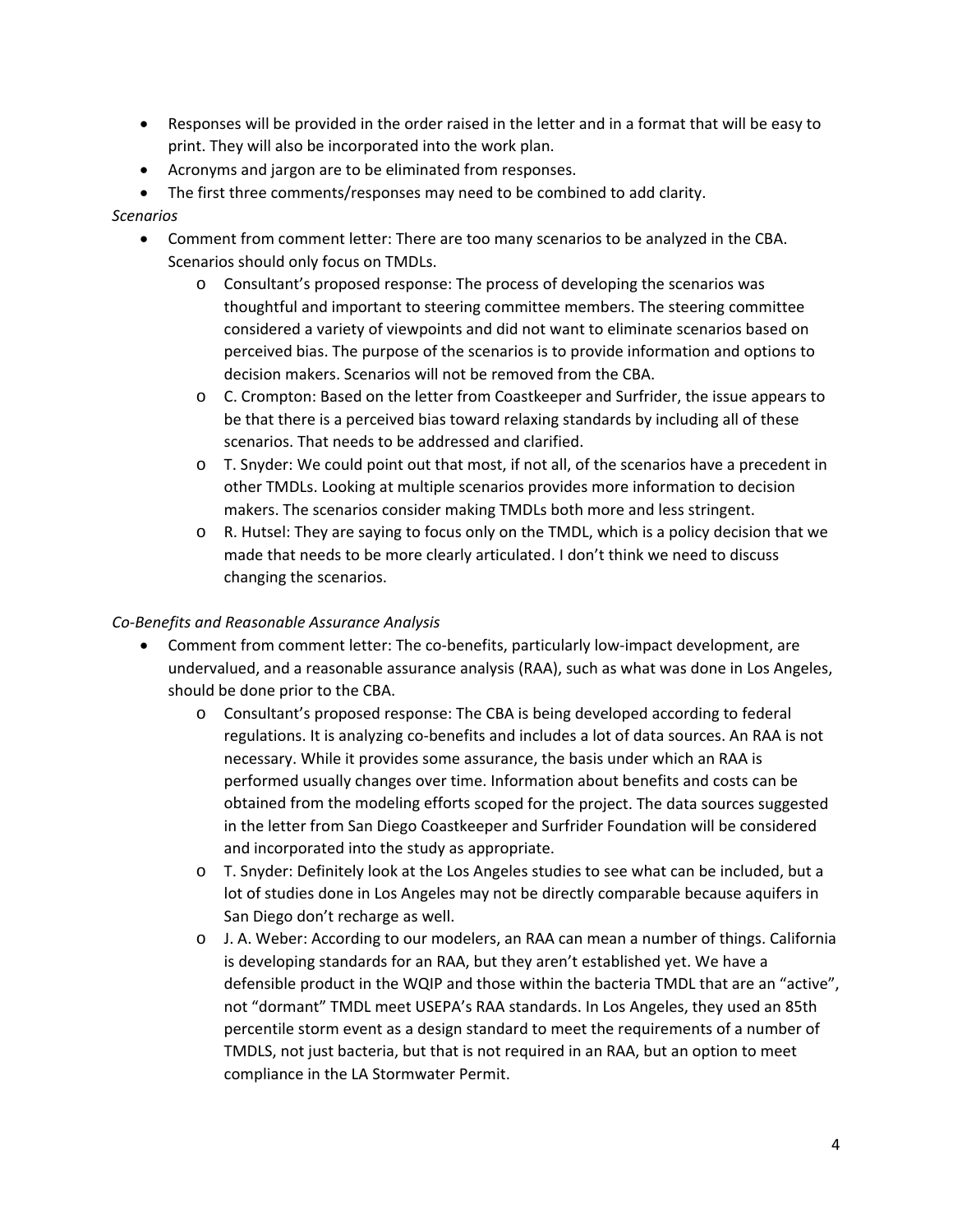- o T. Snyder: The response should provide more detail about how similar/equivalent our efforts were to an RAA.
- o C. Crompton: Orange County is doing an RAA equivalent as well.
- o J. Smith: Make sure to tell the reader what we are and are not doing for all responses (e.g., state clearly that an RAA is not being performed).

# *Policies, Scenarios and Analyses*

- Comment from comment letter: The scenarios are illegal or unsupported by scientific data.
	- o Consultant's proposed response: The results of the analyses provide information, not recommendations. Decision makers are independent of this process.
	- o C. Crompton: I'm not sure any of the scenarios are illegal.
	- o J. A. Weber: Some scenarios might only be illegal from a policy standpoint (e.g., if you don't comply with TMDL, you are not legally compliant).
	- o J. Haas: We could clarify that we are evaluating moving the compliance endpoint, not water quality compliance standards.
	- o J. A. Weber: "Decision makers" should be changed to "decisions."

#### *Data Considerations*

- Comment: The Surfer Health Study is overemphasized. Benefits of freshwater recreation are undervalued.
	- o Consultant's proposed response: The CBA is using the best available data sources. The best option is extrapolating from the Surfer Health Study. The study focuses on surfing and the beach because of higher incidence, but it will also consider fresh water.
	- o J.A. Weber: The response needs to acknowledge that the concern has been heard and the consultant is working with investigators to address it.
	- o R. Hutsel: I'm also concerned about this. The San Diego River used to have ponds and Native American sites, but those were lost. Freshwater has value and a lot of uses. It's a really important issue and needs to be included. It's not good enough to say we don't have adequate data sources. The response should also say that we are not just focusing on current conditions, but looking at future uses of freshwater.
	- o The response talks about types of benefits, but it doesn't address how freshwater will be looked at. That should be expanded upon.
	- o C. Crompton: There is minimal recreational use of freshwater in Orange County. Inherently, the likelihood of freshwater recreation will diminish. Other than during stormwater events, we're beginning to turn the systems back to the way they were historically, which was dry.
	- o M. Buckley: We're definitely looking at and thinking about this. The issue is capturing climate changes, consumption, clarity and recreation data. We will include all the data we can find, but we're not finding a lot that will show big changes.

# *Financial Capability Analysis*

 Comment from comment letter: Conducting a screening level FCA without a financial capability indicator analysis (FCI) is essentially favoring the cost portion over ability to pay.